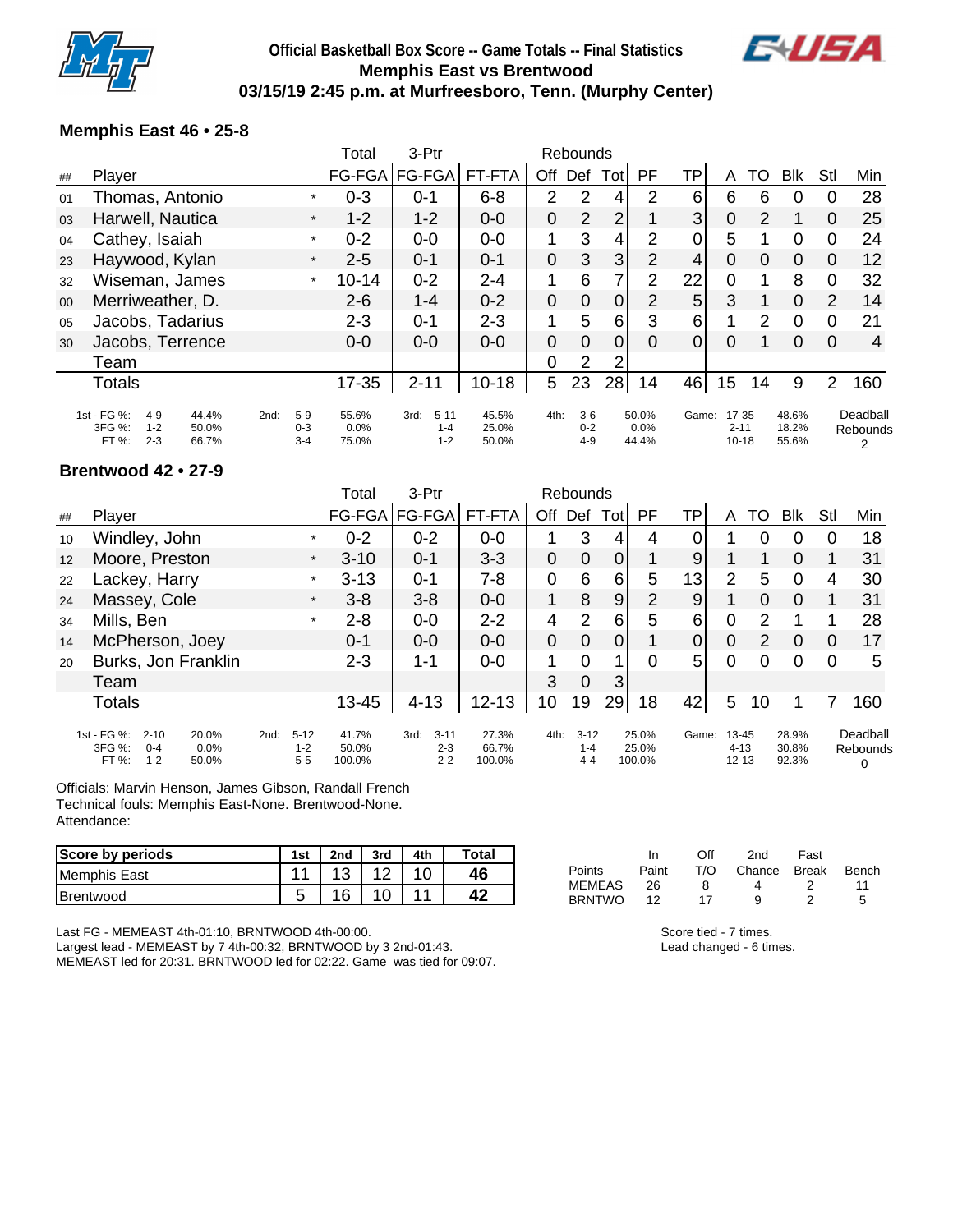



**03/15/19 2:45 p.m. at Murfreesboro, Tenn. (Murphy Center)**

### **1st PERIOD Play-by-Play (Page 1)**

| Time Score | Margin HOME/VISITOR |  |
|------------|---------------------|--|

|       | Time Score Margin HOME/VISITOR  | Score<br><b>fime</b> | Margin HOME/VISITOR |          |     |        |              |       |
|-------|---------------------------------|----------------------|---------------------|----------|-----|--------|--------------|-------|
| 07:44 | MISSED JUMPER by Wiseman, James |                      |                     |          |     |        |              |       |
| 07:44 | REBOUND (DEF) by Windley, John  |                      |                     | In       | Off | 2nd    | Fast         |       |
| 06:53 | TURNOVR by Mills, Ben           |                      | 1st period-only     | Paint    | T/O | Chance | <b>Break</b> | Bench |
| 06:37 | MISSED JUMPER by Haywood, Kylan |                      | Memphis East        | 4        |     |        | 0            |       |
| 06:37 | REBOUND (DEF) by Windley, John  |                      | Brentwood           | $\Omega$ |     |        |              |       |
| 06:03 | MISSED JUMPER by Lackey, Harry  |                      |                     |          |     |        |              |       |
| 06:03 | REBOUND (DEF) by Cathey, Isaiah |                      |                     |          |     |        |              |       |
| 05:58 | MISSED JUMPER by Cathey, Isaiah |                      |                     |          |     |        |              |       |

| 05:56 |          |                | FOUL by Wiseman, James (P1T1)       |
|-------|----------|----------------|-------------------------------------|
| 05:36 |          |                | MISSED JUMPER by Mills, Ben         |
| 05:36 |          |                | <b>BLOCK by Wiseman, James</b>      |
| 05:35 |          |                | REBOUND (DEF) by Thomas, Antonio    |
| 05:06 |          |                | FOUL by Windley, John (P1T1)        |
| 05:04 | $0 - 2$  | V <sub>2</sub> | GOOD! LAYUP by Haywood, Kylan [PNT] |
| 05:04 |          |                | ASSIST by Cathey, Isaiah            |
| 05:04 |          |                | FOUL by Massey, Cole (P1T2)         |
| 05:04 |          |                | MISSED FT SHOT by Haywood, Kylan    |
| 05:04 |          |                | REBOUND (DEF) by Lackey, Harry      |
| 04:49 | $2-2$    | T <sub>1</sub> | GOOD! JUMPER by Lackey, Harry       |
| 04:37 |          |                | FOUL by Windley, John (P2T3)        |
| 04:28 |          |                | TURNOVR by Thomas, Antonio          |
| 04:27 |          |                | STEAL by Lackey, Harry              |
| 04:24 |          |                | MISSED 3 PTR by Massey, Cole        |
| 04:24 |          |                | REBOUND (DEF) by Harwell, Nautica   |
| 04:18 |          |                | MISSED 3 PTR by Wiseman, James      |
| 04:18 |          |                | REBOUND (DEF) by Massey, Cole       |
| 03:31 |          |                | MISSED JUMPER by Lackey, Harry      |
| 03:31 |          |                | REBOUND (DEF) by Wiseman, James     |
| 03:26 |          |                | <b>TIMEOUT 30sec</b>                |
| 03:13 |          |                | MISSED JUMPER by Haywood, Kylan     |
| 03:13 |          |                | REBOUND (DEF) by Mills, Ben         |
| 02:56 | $4-2$    | H <sub>2</sub> | GOOD! JUMPER by Moore, Preston      |
| 02:30 | $4 - 4$  | T <sub>2</sub> | GOOD! DUNK by Wiseman, James [PNT]  |
| 02:30 |          |                | ASSIST by Thomas, Antonio           |
| 02:13 |          |                | MISSED 3 PTR by Lackey, Harry       |
| 02:13 |          |                | REBOUND (OFF) by Mills, Ben         |
| 02:09 |          |                | MISSED 3 PTR by Windley, John       |
| 02:09 |          |                | REBOUND (DEF) by Wiseman, James     |
| 01:59 | $4-6$    | V <sub>2</sub> | GOOD! JUMPER by Haywood, Kylan      |
| 01:59 |          |                | ASSIST by Thomas, Antonio           |
| 01:33 |          |                | MISSED 3 PTR by Massey, Cole        |
| 01:33 |          |                | REBOUND (DEF) by Haywood, Kylan     |
| 01:27 | $4-9$    | V <sub>5</sub> | GOOD! 3 PTR by Harwell, Nautica     |
| 01:27 |          |                | ASSIST by Thomas, Antonio           |
| 01:03 |          |                | FOUL by Haywood, Kylan (P1T2)       |
| 01:03 | $5-9$    | V <sub>4</sub> | GOOD! FT SHOT by Lackey, Harry      |
| 01:03 |          |                | MISSED FT SHOT by Lackey, Harry     |
| 01:03 |          |                | REBOUND (DEF) by Haywood, Kylan     |
| 00:54 |          |                | FOUL by Mills, Ben (P1T4)           |
| 00:54 | $5-10$   | V <sub>5</sub> | GOOD! FT SHOT by Thomas, Antonio    |
| 00:54 | $5 - 11$ | V <sub>6</sub> | GOOD! FT SHOT by Thomas, Antonio    |
| 00:36 |          |                | MISSED LAYUP by Burks, Jon Franklin |
| 00:36 |          |                | <b>BLOCK by Wiseman, James</b>      |
| 00:34 |          |                | REBOUND (DEF) by Wiseman, James     |
| 00:23 |          |                | TURNOVR by Thomas, Antonio          |
|       |          |                |                                     |

MISSED JUMPER by Cathey, Isaiah

05:58 REBOUND (DEF) by Lackey, Harry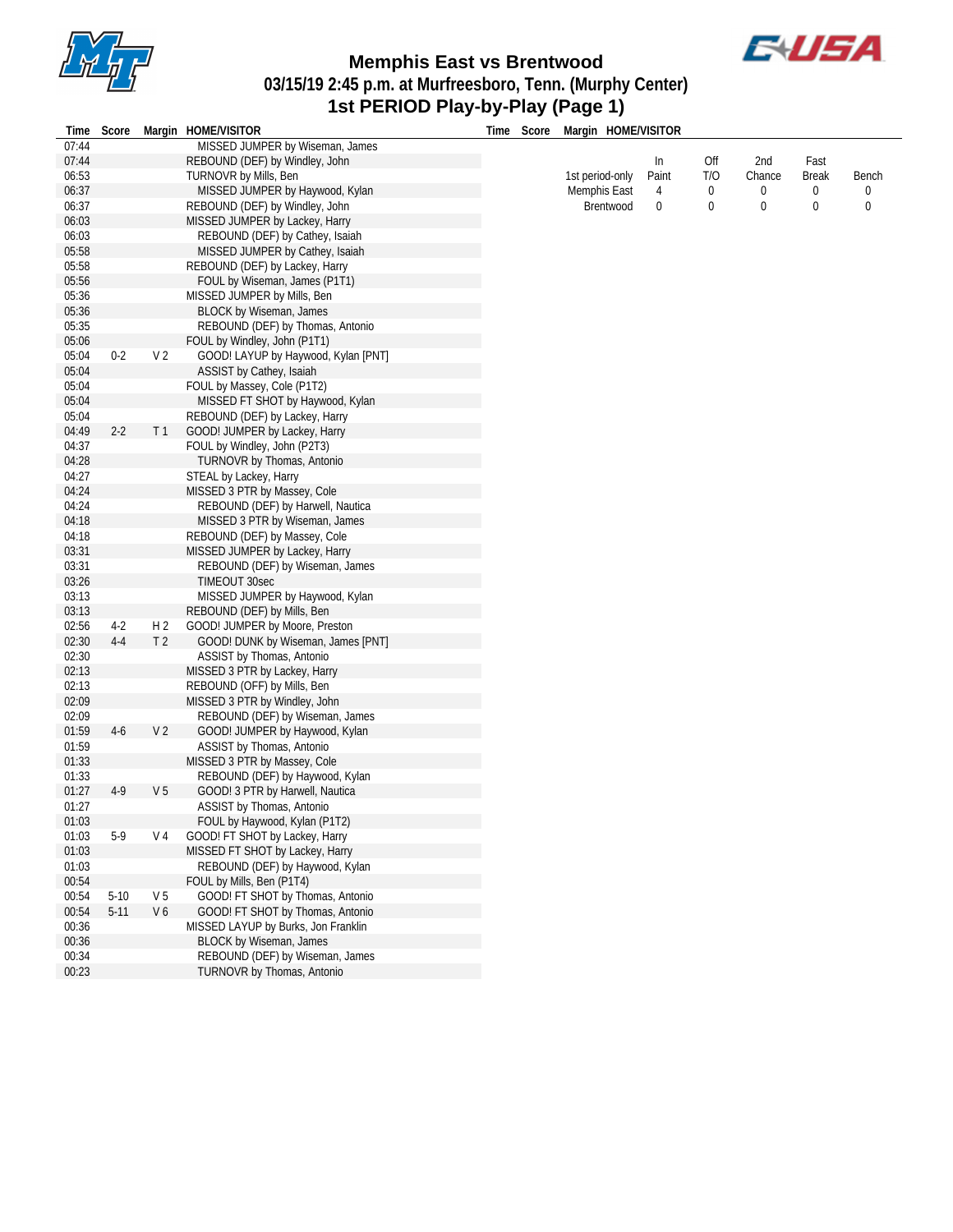



**03/15/19 2:45 p.m. at Murfreesboro, Tenn. (Murphy Center)**

### **2nd PERIOD Play-by-Play (Page 1)**

| Time           | Score     |                | Margin HOME/VISITOR                                            | Time Score | Margin HOME/VISITOR |       |     |                |              |                |
|----------------|-----------|----------------|----------------------------------------------------------------|------------|---------------------|-------|-----|----------------|--------------|----------------|
| 07:47          |           |                | MISSED JUMPER by Moore, Preston                                |            |                     |       |     |                |              |                |
| 07:47          |           |                | REBOUND (DEF) by Jacobs, Tadarius                              |            |                     | In    | Off | 2nd            | Fast         |                |
| 07:32          |           |                | TURNOVR by Jacobs, Terrence                                    |            | 2nd period-only     | Paint | T/O | Chance         | <b>Break</b> | Bench          |
| 07:21          | $7 - 11$  | V 4            | GOOD! LAYUP by Burks, Jon Franklin [PNT]                       |            | Memphis East        | 10    | 2   | 2              | 0            |                |
| 07:21          |           |                | ASSIST by Massey, Cole                                         |            | Brentwood           | 6     | 8   | $\overline{2}$ | 0            | $\overline{2}$ |
| 07:00          | $7-13$    | V6             | GOOD! JUMPER by Merriweather, D. [PNT]                         |            |                     |       |     |                |              |                |
| 07:00          |           |                | ASSIST by Cathey, Isaiah                                       |            |                     |       |     |                |              |                |
| 06:39          |           |                | FOUL by Jacobs, Tadarius (P1T3)                                |            |                     |       |     |                |              |                |
| 06:39          | $8-13$    | V 5            | GOOD! FT SHOT by Moore, Preston                                |            |                     |       |     |                |              |                |
| 06:39          | $9 - 13$  | V 4            | GOOD! FT SHOT by Moore, Preston                                |            |                     |       |     |                |              |                |
| 06:39          | $10-13$   | $V_3$          | GOOD! FT SHOT by Moore, Preston                                |            |                     |       |     |                |              |                |
| 06:19          | $10 - 15$ | V <sub>5</sub> | GOOD! DUNK by Wiseman, James [PNT]                             |            |                     |       |     |                |              |                |
| 06:19          |           |                | ASSIST by Merriweather, D.                                     |            |                     |       |     |                |              |                |
| 05:56          |           |                | MISSED JUMPER by Moore, Preston                                |            |                     |       |     |                |              |                |
| 05:56          |           |                | REBOUND (DEF) by Cathey, Isaiah                                |            |                     |       |     |                |              |                |
| 05:51          |           |                | FOUL by Cathey, Isaiah (P1T4)                                  |            |                     |       |     |                |              |                |
| 05:51<br>05:17 |           |                | TURNOVR by Cathey, Isaiah                                      |            |                     |       |     |                |              |                |
| 05:17          |           |                | MISSED LAYUP by Lackey, Harry                                  |            |                     |       |     |                |              |                |
| 05:15          |           |                | <b>BLOCK by Wiseman, James</b><br>REBOUND (OFF) by Mills, Ben  |            |                     |       |     |                |              |                |
| 05:13          |           |                | MISSED LAYUP by Mills, Ben                                     |            |                     |       |     |                |              |                |
| 05:13          |           |                | REBOUND (OFF) by (TEAM)                                        |            |                     |       |     |                |              |                |
| 05:10          | $12 - 15$ | $V_3$          | GOOD! LAYUP by Mills, Ben [PNT]                                |            |                     |       |     |                |              |                |
| 04:48          | $12 - 17$ | V <sub>5</sub> | GOOD! DUNK by Wiseman, James [PNT]                             |            |                     |       |     |                |              |                |
| 04:48          |           |                | ASSIST by Thomas, Antonio                                      |            |                     |       |     |                |              |                |
| 04:36          |           |                | TIMEOUT 30sec                                                  |            |                     |       |     |                |              |                |
| 04:18          |           |                | MISSED LAYUP by Moore, Preston                                 |            |                     |       |     |                |              |                |
| 04:18          |           |                | <b>BLOCK by Wiseman, James</b>                                 |            |                     |       |     |                |              |                |
| 04:16          |           |                | REBOUND (OFF) by Burks, Jon Franklin                           |            |                     |       |     |                |              |                |
| 04:14          |           |                | MISSED 3 PTR by Massey, Cole                                   |            |                     |       |     |                |              |                |
| 04:14          |           |                | REBOUND (DEF) by Wiseman, James                                |            |                     |       |     |                |              |                |
| 04:02          |           |                | MISSED 3 PTR by Haywood, Kylan                                 |            |                     |       |     |                |              |                |
| 04:02          |           |                | REBOUND (DEF) by Lackey, Harry                                 |            |                     |       |     |                |              |                |
| 03:55          |           |                | TURNOVR by Lackey, Harry                                       |            |                     |       |     |                |              |                |
| 03:49          |           |                | MISSED 3 PTR by Jacobs, Tadarius                               |            |                     |       |     |                |              |                |
| 03:49          |           |                | REBOUND (OFF) by Thomas, Antonio                               |            |                     |       |     |                |              |                |
| 03:45          |           |                | TURNOVR by Thomas, Antonio                                     |            |                     |       |     |                |              |                |
| 03:30          | 14-17     | V3             | GOOD! JUMPER by Lackey, Harry [PNT]                            |            |                     |       |     |                |              |                |
| 03:14          |           |                | FOUL by Windley, John (P3T5)                                   |            |                     |       |     |                |              |                |
| 03:14          |           |                | MISSED FT SHOT by Thomas, Antonio                              |            |                     |       |     |                |              |                |
| 03:14          |           |                | REBOUND (OFF) by (DEADBALL)                                    |            |                     |       |     |                |              |                |
| 03:14          | 14-18     | V 4            | GOOD! FT SHOT by Thomas, Antonio                               |            |                     |       |     |                |              |                |
| 02:59          | $16-18$   | V 2            | GOOD! JUMPER by Moore, Preston                                 |            |                     |       |     |                |              |                |
| 02:39          |           |                | TURNOVR by Thomas, Antonio                                     |            |                     |       |     |                |              |                |
| 02:39          |           |                | STEAL by Mills, Ben                                            |            |                     |       |     |                |              |                |
| 02:05          |           |                | FOUL by Cathey, Isaiah (P2T5)                                  |            |                     |       |     |                |              |                |
| 02:05          | 17-18     | V 1            | GOOD! FT SHOT by Lackey, Harry                                 |            |                     |       |     |                |              |                |
| 02:05          | 18-18     | T <sub>3</sub> | GOOD! FT SHOT by Lackey, Harry                                 |            |                     |       |     |                |              |                |
| 01:52          |           |                | MISSED 3 PTR by Wiseman, James                                 |            |                     |       |     |                |              |                |
| 01:52          |           |                | REBOUND (DEF) by Massey, Cole                                  |            |                     |       |     |                |              |                |
| 01:43          | $21 - 18$ | $H_3$          | GOOD! 3 PTR by Massey, Cole                                    |            |                     |       |     |                |              |                |
| 01:43          |           |                | ASSIST by Lackey, Harry                                        |            |                     |       |     |                |              |                |
| 01:18          | $21 - 20$ | H1             | GOOD! LAYUP by Wiseman, James [PNT]                            |            |                     |       |     |                |              |                |
| 01:18          |           |                | ASSIST by Cathey, Isaiah                                       |            |                     |       |     |                |              |                |
| 01:02          |           |                | MISSED JUMPER by Mills, Ben                                    |            |                     |       |     |                |              |                |
| 01:02          |           |                | REBOUND (DEF) by Jacobs, Tadarius                              |            |                     |       |     |                |              |                |
| 01:02          |           |                | FOUL by Lackey, Harry (P1T6)                                   |            |                     |       |     |                |              |                |
| 00:41          |           |                | FOUL by Moore, Preston (P1T7)                                  |            |                     |       |     |                |              |                |
| 00:41          | $21 - 21$ | T <sub>4</sub> | GOOD! FT SHOT by Thomas, Antonio                               |            |                     |       |     |                |              |                |
| 00:41          | $21-22$   | V 1            | GOOD! FT SHOT by Thomas, Antonio<br>TURNOVR by McPherson, Joey |            |                     |       |     |                |              |                |
| 00:15<br>00:00 |           |                | MISSED JUMPER by Wiseman, James                                |            |                     |       |     |                |              |                |
| 00:00          |           |                | REBOUND (OFF) by Jacobs, Tadarius                              |            |                     |       |     |                |              |                |
| 00:00          | $21 - 24$ | V <sub>3</sub> | GOOD! JUMPER by Jacobs, Tadarius [PNT]                         |            |                     |       |     |                |              |                |
|                |           |                |                                                                |            |                     |       |     |                |              |                |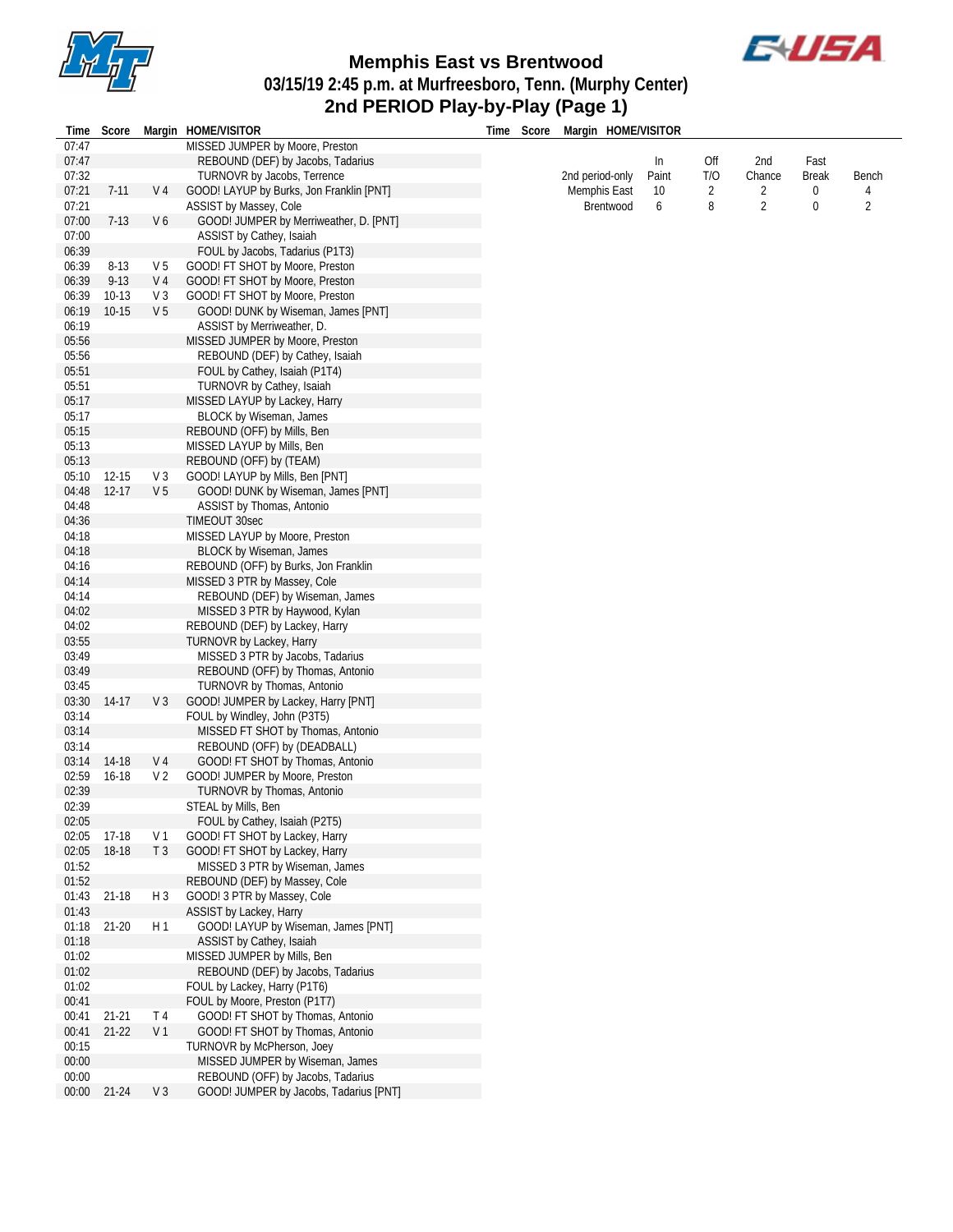



**03/15/19 2:45 p.m. at Murfreesboro, Tenn. (Murphy Center)**

# **3rd PERIOD Play-by-Play (Page 1)**

| Time  | Score     |                | Margin HOME/VISITOR                      |       | Time Score |                 |           | Margin HOME/VISITOR          |     |                                   |              |              |
|-------|-----------|----------------|------------------------------------------|-------|------------|-----------------|-----------|------------------------------|-----|-----------------------------------|--------------|--------------|
| 07:50 |           |                | TURNOVR by Wiseman, James                | 00:00 |            |                 |           | MISSED 3 PTR by Massey, Cole |     |                                   |              |              |
| 07:31 |           |                | FOUL by Thomas, Antonio (P1T1)           | 00:00 |            |                 |           |                              |     | REBOUND (DEF) by Jacobs, Tadarius |              |              |
| 07:12 |           |                | MISSED LAYUP by Mills, Ben               |       |            |                 |           |                              |     |                                   |              |              |
| 07:12 |           |                | REBOUND (OFF) by Windley, John           |       |            |                 |           | In                           | Off | 2nd                               | Fast         |              |
| 07:02 |           |                | MISSED JUMPER by Lackey, Harry           |       |            | 3rd period-only |           | Paint                        | T/O | Chance                            | <b>Break</b> | <b>Bench</b> |
| 07:02 |           |                | REBOUND (OFF) by Mills, Ben              |       |            | Memphis East    |           | 6                            | 5   | 2                                 | 2            | 6            |
| 06:58 |           |                | FOUL by Haywood, Kylan (P2T2)            |       |            |                 | Brentwood | 2                            | 5   | 3                                 | 0            | 0            |
| 06:54 | 24-24     | T <sub>5</sub> | GOOD! 3 PTR by Massey, Cole              |       |            |                 |           |                              |     |                                   |              |              |
| 06:54 |           |                | <b>ASSIST by Moore, Preston</b>          |       |            |                 |           |                              |     |                                   |              |              |
| 06:18 |           |                | MISSED JUMPER by Cathey, Isaiah          |       |            |                 |           |                              |     |                                   |              |              |
| 06:18 |           |                | REBOUND (DEF) by Massey, Cole            |       |            |                 |           |                              |     |                                   |              |              |
| 06:09 |           |                | FOUL by Wiseman, James (P2T3)            |       |            |                 |           |                              |     |                                   |              |              |
| 06:09 | 25-24     | H1             | GOOD! FT SHOT by Mills, Ben              |       |            |                 |           |                              |     |                                   |              |              |
| 06:09 | $26 - 24$ | H 2            | GOOD! FT SHOT by Mills, Ben              |       |            |                 |           |                              |     |                                   |              |              |
| 05:59 |           |                | MISSED JUMPER by Thomas, Antonio         |       |            |                 |           |                              |     |                                   |              |              |
| 05:59 |           |                | REBOUND (OFF) by Cathey, Isaiah          |       |            |                 |           |                              |     |                                   |              |              |
| 05:55 |           |                | MISSED 3 PTR by Harwell, Nautica         |       |            |                 |           |                              |     |                                   |              |              |
| 05:55 |           |                | REBOUND (DEF) by Mills, Ben              |       |            |                 |           |                              |     |                                   |              |              |
| 05:41 |           |                | MISSED LAYUP by Moore, Preston           |       |            |                 |           |                              |     |                                   |              |              |
| 05:41 |           |                | BLOCK by Wiseman, James                  |       |            |                 |           |                              |     |                                   |              |              |
| 05:41 |           |                | REBOUND (OFF) by (TEAM)                  |       |            |                 |           |                              |     |                                   |              |              |
| 05:33 |           |                | MISSED JUMPER by Mills, Ben              |       |            |                 |           |                              |     |                                   |              |              |
| 05:33 |           |                | REBOUND (DEF) by Haywood, Kylan          |       |            |                 |           |                              |     |                                   |              |              |
| 05:15 | $26 - 26$ | T6             | GOOD! LAYUP by Wiseman, James [PNT]      |       |            |                 |           |                              |     |                                   |              |              |
| 05:15 |           |                | ASSIST by Cathey, Isaiah                 |       |            |                 |           |                              |     |                                   |              |              |
| 05:15 |           |                | FOUL by Windley, John (P4T1)             |       |            |                 |           |                              |     |                                   |              |              |
| 05:15 |           |                | MISSED FT SHOT by Wiseman, James         |       |            |                 |           |                              |     |                                   |              |              |
| 05:15 |           |                | REBOUND (DEF) by Lackey, Harry           |       |            |                 |           |                              |     |                                   |              |              |
| 04:53 |           |                | MISSED LAYUP by Mills, Ben               |       |            |                 |           |                              |     |                                   |              |              |
| 04:53 |           |                | REBOUND (DEF) by Wiseman, James          |       |            |                 |           |                              |     |                                   |              |              |
| 04:49 |           |                | TURNOVR by Harwell, Nautica              |       |            |                 |           |                              |     |                                   |              |              |
| 04:48 |           |                | STEAL by Lackey, Harry                   |       |            |                 |           |                              |     |                                   |              |              |
| 04:46 |           |                | MISSED LAYUP by Lackey, Harry            |       |            |                 |           |                              |     |                                   |              |              |
| 04:46 |           |                | REBOUND (DEF) by Harwell, Nautica        |       |            |                 |           |                              |     |                                   |              |              |
| 04:17 |           |                | FOUL by Mills, Ben (P2T2)                |       |            |                 |           |                              |     |                                   |              |              |
| 04:10 | $26 - 28$ | V <sub>2</sub> | GOOD! JUMPER by Wiseman, James           |       |            |                 |           |                              |     |                                   |              |              |
| 04:10 |           |                | ASSIST by Thomas, Antonio                |       |            |                 |           |                              |     |                                   |              |              |
| 03:50 |           |                | TIMEOUT 30sec                            |       |            |                 |           |                              |     |                                   |              |              |
| 03:32 |           |                | MISSED JUMPER by Lackey, Harry           |       |            |                 |           |                              |     |                                   |              |              |
| 03:32 |           |                | REBOUND (DEF) by Jacobs, Tadarius        |       |            |                 |           |                              |     |                                   |              |              |
| 03:12 | 26-31     | V <sub>5</sub> | GOOD! 3 PTR by Merriweather, D.          |       |            |                 |           |                              |     |                                   |              |              |
| 03:12 |           |                | ASSIST by Jacobs, Tadarius               |       |            |                 |           |                              |     |                                   |              |              |
| 02:55 | 29-31     | V 2            | GOOD! 3 PTR by Massey, Cole              |       |            |                 |           |                              |     |                                   |              |              |
| 02:55 |           |                | ASSIST by Lackey, Harry                  |       |            |                 |           |                              |     |                                   |              |              |
| 02:45 |           |                | TURNOVR by Thomas, Antonio               |       |            |                 |           |                              |     |                                   |              |              |
| 02:44 |           |                | STEAL by Lackey, Harry                   |       |            |                 |           |                              |     |                                   |              |              |
| 02:39 |           |                | TURNOVR by McPherson, Joey               |       |            |                 |           |                              |     |                                   |              |              |
| 02:38 |           |                | STEAL by Merriweather, D.                |       |            |                 |           |                              |     |                                   |              |              |
| 02:36 |           |                | TURNOVR by Thomas, Antonio               |       |            |                 |           |                              |     |                                   |              |              |
| 02:36 |           |                | STEAL by Moore, Preston                  |       |            |                 |           |                              |     |                                   |              |              |
| 02:36 |           |                | FOUL by Jacobs, Tadarius (P2T4)          |       |            |                 |           |                              |     |                                   |              |              |
| 02:27 | $31 - 31$ | T 7            | GOOD! JUMPER by Moore, Preston [PNT]     |       |            |                 |           |                              |     |                                   |              |              |
| 02:04 |           |                | MISSED 3 PTR by Merriweather, D.         |       |            |                 |           |                              |     |                                   |              |              |
| 02:04 |           |                | REBOUND (DEF) by Massey, Cole            |       |            |                 |           |                              |     |                                   |              |              |
| 01:41 |           |                | TURNOVR by Lackey, Harry                 |       |            |                 |           |                              |     |                                   |              |              |
| 01:26 |           |                | MISSED 3 PTR by Merriweather, D.         |       |            |                 |           |                              |     |                                   |              |              |
| 01:26 |           |                | REBOUND (DEF) by Massey, Cole            |       |            |                 |           |                              |     |                                   |              |              |
| 01:15 |           |                | FOUL by Lackey, Harry (P2T3)             |       |            |                 |           |                              |     |                                   |              |              |
| 01:15 |           |                | TURNOVR by Lackey, Harry                 |       |            |                 |           |                              |     |                                   |              |              |
| 00:54 |           |                | MISSED JUMPER by Merriweather, D.        |       |            |                 |           |                              |     |                                   |              |              |
| 00:54 |           |                | REBOUND (OFF) by Wiseman, James          |       |            |                 |           |                              |     |                                   |              |              |
| 00:52 | 31-33     | V <sub>2</sub> | GOOD! DUNK by Wiseman, James [PNT]       |       |            |                 |           |                              |     |                                   |              |              |
| 00:41 |           |                | FOUL by Jacobs, Tadarius (P3T5)          |       |            |                 |           |                              |     |                                   |              |              |
| 00:07 |           |                | <b>TURNOVR by Lackey, Harry</b>          |       |            |                 |           |                              |     |                                   |              |              |
| 00:06 |           |                | STEAL by Merriweather, D.                |       |            |                 |           |                              |     |                                   |              |              |
| 00:04 | $31 - 35$ | V <sub>4</sub> | GOOD! LAYUP by Jacobs, Tadarius [FB/PNT] |       |            |                 |           |                              |     |                                   |              |              |
| 00:04 |           |                | ASSIST by Merriweather, D.               |       |            |                 |           |                              |     |                                   |              |              |
| 00:03 |           |                | FOUL by Massey, Cole (P2T4)              |       |            |                 |           |                              |     |                                   |              |              |
| 00:03 | 31-36     | V <sub>5</sub> | GOOD! FT SHOT by Jacobs, Tadarius        |       |            |                 |           |                              |     |                                   |              |              |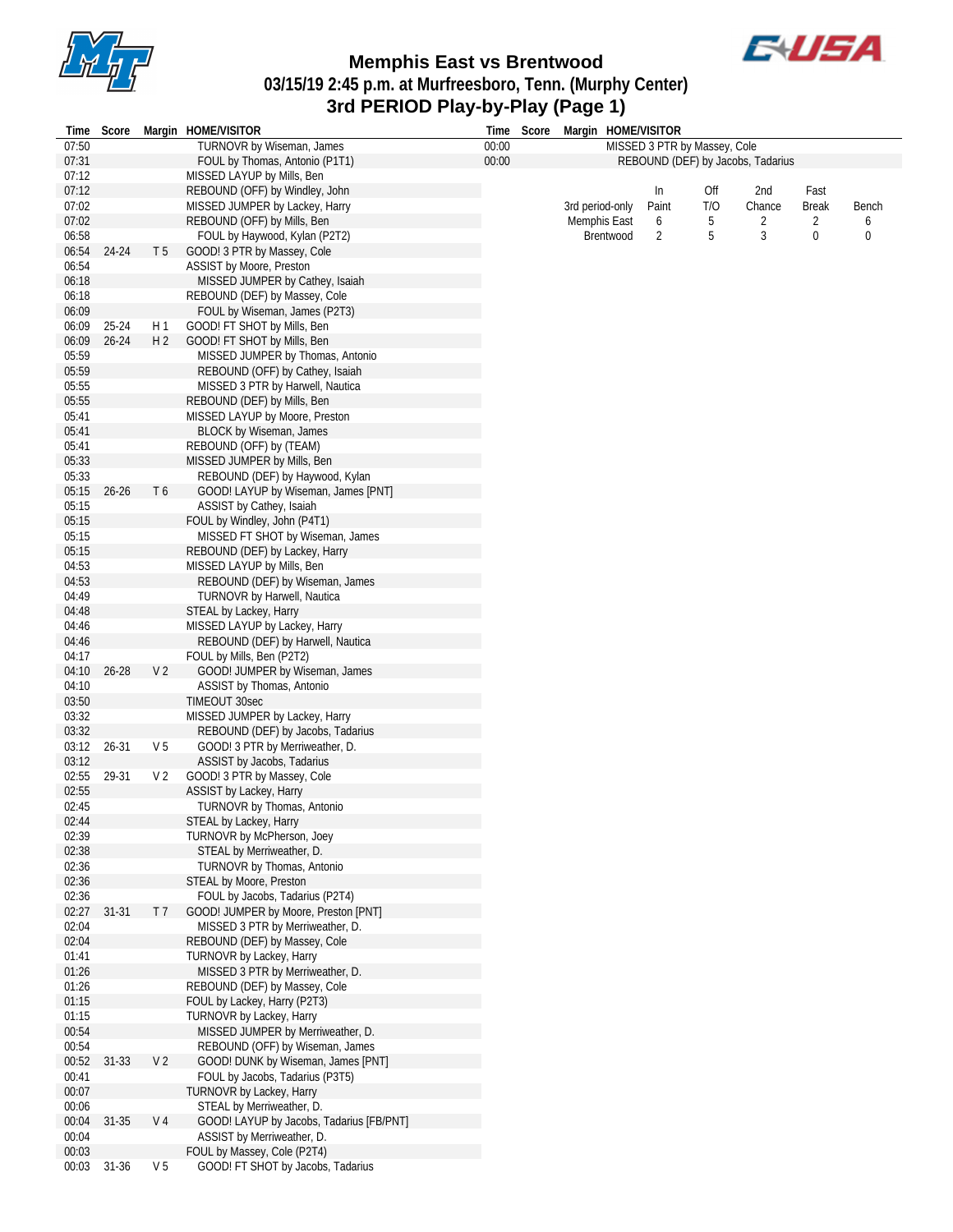



# **03/15/19 2:45 p.m. at Murfreesboro, Tenn. (Murphy Center) 4th PERIOD Play-by-Play (Page 1)**

|                |         |                | Time Score Margin HOME/VISITOR                                   |                | Time Score |                 |              | Margin HOME/VISITOR                |              |                                    |                |       |
|----------------|---------|----------------|------------------------------------------------------------------|----------------|------------|-----------------|--------------|------------------------------------|--------------|------------------------------------|----------------|-------|
| 07:51          |         |                | FOUL by Merriweather, D. (P1T6)                                  | 00:12          |            |                 |              | FOUL by McPherson, Joey (P1T10)    |              |                                    |                |       |
| 07:47          |         |                | FOUL by Mills, Ben (P3T5)                                        | 00:12          |            |                 |              |                                    |              | MISSED FT SHOT by Merriweather, D. |                |       |
| 07:47          |         |                | TURNOVR by Mills, Ben                                            | 00:12          |            |                 |              | REBOUND (OFF) by (DEADBALL)        |              |                                    |                |       |
| 06:35          |         |                | MISSED LAYUP by Thomas, Antonio                                  | 00:12          |            |                 |              |                                    |              | MISSED FT SHOT by Merriweather, D. |                |       |
| 06:35          |         |                | BLOCK by Mills, Ben                                              | 00:12          |            |                 |              | REBOUND (DEF) by Massey, Cole      |              |                                    |                |       |
| 06:35          |         |                | REBOUND (OFF) by Thomas, Antonio                                 | 00:07          |            |                 |              | <b>TURNOVR by Moore, Preston</b>   |              |                                    |                |       |
| 06:30<br>06:04 |         |                | TURNOVR by Jacobs, Tadarius                                      | 00:03          |            | V <sub>7</sub>  |              | FOUL by Lackey, Harry (P5T11)      |              | GOOD! FT SHOT by Wiseman, James    |                |       |
|                |         |                | TIMEOUT TEAM                                                     | 00:03<br>00:03 | 39-46      |                 |              |                                    |              | MISSED FT SHOT by Wiseman, James   |                |       |
| 05:51<br>05:51 |         |                | MISSED LAYUP by Lackey, Harry<br>BLOCK by Wiseman, James         | 00:03          |            |                 |              | REBOUND (DEF) by Windley, John     |              |                                    |                |       |
| 05:50          |         |                | REBOUND (OFF) by Mills, Ben                                      | 00:00          | 42-46      | V 4             |              | GOOD! 3 PTR by Burks, Jon Franklin |              |                                    |                |       |
| 05:47          | 33-36   | V <sub>3</sub> | GOOD! LAYUP by Mills, Ben [PNT]                                  | 00:00          |            |                 |              | ASSIST by Windley, John            |              |                                    |                |       |
| 04:58          |         |                | MISSED 3 PTR by Thomas, Antonio                                  |                |            |                 |              |                                    |              |                                    |                |       |
| 04:58          |         |                | REBOUND (DEF) by Massey, Cole                                    |                |            |                 |              | In.                                | Off          | 2nd                                | Fast           |       |
| 04:43          |         |                | MISSED LAYUP by Moore, Preston                                   |                |            | 4th period-only |              | Paint                              | T/O          | Chance                             | <b>Break</b>   | Bench |
| 04:43          |         |                | REBOUND (DEF) by Thomas, Antonio                                 |                |            |                 | Memphis East | 6                                  | $\mathbf{1}$ | 0                                  | 0              | 1     |
| 04:43          |         |                | FOUL by Mills, Ben (P4T6)                                        |                |            |                 | Brentwood    | 4                                  | 4            | 4                                  | $\overline{2}$ | 3     |
| 04:28          |         |                | MISSED 3 PTR by Merriweather, D.                                 |                |            |                 |              |                                    |              |                                    |                |       |
| 04:28          |         |                | REBOUND (DEF) by Lackey, Harry                                   |                |            |                 |              |                                    |              |                                    |                |       |
| 04:22          |         |                | FOUL by Merriweather, D. (P2T7)                                  |                |            |                 |              |                                    |              |                                    |                |       |
| 04:22          |         |                | TIMEOUT 30sec                                                    |                |            |                 |              |                                    |              |                                    |                |       |
| 04:22          | 34-36   | V <sub>2</sub> | GOOD! FT SHOT by Lackey, Harry                                   |                |            |                 |              |                                    |              |                                    |                |       |
| 04:22          | 35-36   | V 1            | GOOD! FT SHOT by Lackey, Harry                                   |                |            |                 |              |                                    |              |                                    |                |       |
| 04:10          | 35-38   | V <sub>3</sub> | GOOD! JUMPER by Wiseman, James [PNT]                             |                |            |                 |              |                                    |              |                                    |                |       |
| 04:10          |         |                | ASSIST by Cathey, Isaiah                                         |                |            |                 |              |                                    |              |                                    |                |       |
| 03:50          |         |                | MISSED 3 PTR by Massey, Cole                                     |                |            |                 |              |                                    |              |                                    |                |       |
| 03:50          |         |                | BLOCK by Harwell, Nautica                                        |                |            |                 |              |                                    |              |                                    |                |       |
| 03:47          |         |                | REBOUND (DEF) by Wiseman, James                                  |                |            |                 |              |                                    |              |                                    |                |       |
| 03:23          | 35-40   | V <sub>5</sub> | GOOD! JUMPER by Wiseman, James [PNT]                             |                |            |                 |              |                                    |              |                                    |                |       |
| 03:23          |         |                | ASSIST by Merriweather, D.                                       |                |            |                 |              |                                    |              |                                    |                |       |
| 02:36          |         |                | MISSED LAYUP by Lackey, Harry                                    |                |            |                 |              |                                    |              |                                    |                |       |
| 02:36          |         |                | BLOCK by Wiseman, James                                          |                |            |                 |              |                                    |              |                                    |                |       |
| 02:34          |         |                | REBOUND (OFF) by Massey, Cole                                    |                |            |                 |              |                                    |              |                                    |                |       |
| 02:24          |         |                | MISSED 3 PTR by Moore, Preston                                   |                |            |                 |              |                                    |              |                                    |                |       |
| 02:24          |         |                | REBOUND (DEF) by (TEAM)                                          |                |            |                 |              |                                    |              |                                    |                |       |
| 02:06          |         |                | TURNOVR by Merriweather, D.                                      |                |            |                 |              |                                    |              |                                    |                |       |
| 02:05<br>02:01 |         |                | STEAL by Massey, Cole<br>MISSED LAYUP by McPherson, Joey         |                |            |                 |              |                                    |              |                                    |                |       |
| 02:01          |         |                | REBOUND (DEF) by (TEAM)                                          |                |            |                 |              |                                    |              |                                    |                |       |
| 01:48          |         |                | <b>TURNOVR by Jacobs, Tadarius</b>                               |                |            |                 |              |                                    |              |                                    |                |       |
| 01:48          |         |                | STEAL by Lackey, Harry                                           |                |            |                 |              |                                    |              |                                    |                |       |
| 01:34          |         |                | MISSED LAYUP by Lackey, Harry                                    |                |            |                 |              |                                    |              |                                    |                |       |
| 01:34          |         |                | BLOCK by Wiseman, James                                          |                |            |                 |              |                                    |              |                                    |                |       |
| 01:34          |         |                | REBOUND (OFF) by (TEAM)                                          |                |            |                 |              |                                    |              |                                    |                |       |
| 01:26          |         |                | FOUL by Thomas, Antonio (P2T8)                                   |                |            |                 |              |                                    |              |                                    |                |       |
| 01:26          | 36-40   |                | GOOD! FT SHOT by Lackey, Harry                                   |                |            |                 |              |                                    |              |                                    |                |       |
| 01:26          | 37-40   | V <sub>3</sub> | GOOD! FT SHOT by Lackey, Harry                                   |                |            |                 |              |                                    |              |                                    |                |       |
| 01:10          | $37-42$ | V <sub>5</sub> | GOOD! LAYUP by Wiseman, James [PNT]                              |                |            |                 |              |                                    |              |                                    |                |       |
| 01:10          |         |                | ASSIST by Thomas, Antonio                                        |                |            |                 |              |                                    |              |                                    |                |       |
| 01:10          |         |                | FOUL by Mills, Ben (P5T7)                                        |                |            |                 |              |                                    |              |                                    |                |       |
| 01:10          | $37-43$ | V6             | GOOD! FT SHOT by Wiseman, James                                  |                |            |                 |              |                                    |              |                                    |                |       |
| 01:05          |         |                | MISSED 3 PTR by Windley, John                                    |                |            |                 |              |                                    |              |                                    |                |       |
| 01:05          |         |                | REBOUND (DEF) by Jacobs, Tadarius                                |                |            |                 |              |                                    |              |                                    |                |       |
| 00:50          |         |                | FOUL by Harwell, Nautica (P1T9)                                  |                |            |                 |              |                                    |              |                                    |                |       |
| 00:50          |         |                | TURNOVR by Harwell, Nautica                                      |                |            |                 |              |                                    |              |                                    |                |       |
| 00:41          |         |                | MISSED JUMPER by Moore, Preston                                  |                |            |                 |              |                                    |              |                                    |                |       |
| 00:41          |         |                | REBOUND (DEF) by Cathey, Isaiah                                  |                |            |                 |              |                                    |              |                                    |                |       |
| 00:32          |         |                | FOUL by Lackey, Harry (P3T8)                                     |                |            |                 |              |                                    |              |                                    |                |       |
| 00:32          | 37-44   | V 7            | GOOD! FT SHOT by Jacobs, Tadarius                                |                |            |                 |              |                                    |              |                                    |                |       |
| 00:32          |         |                | MISSED FT SHOT by Jacobs, Tadarius                               |                |            |                 |              |                                    |              |                                    |                |       |
| 00:32          |         |                | REBOUND (DEF) by Lackey, Harry                                   |                |            |                 |              |                                    |              |                                    |                |       |
| 00:25          | 39-44   | V <sub>5</sub> | GOOD! LAYUP by Lackey, Harry [FB/PNT]<br>TIMEOUT TEAM            |                |            |                 |              |                                    |              |                                    |                |       |
| 00:24<br>00:21 |         |                |                                                                  |                |            |                 |              |                                    |              |                                    |                |       |
| 00:21          | 39-45   | V6             | FOUL by Lackey, Harry (P4T9)<br>GOOD! FT SHOT by Thomas, Antonio |                |            |                 |              |                                    |              |                                    |                |       |
| 00:21          |         |                | MISSED FT SHOT by Thomas, Antonio                                |                |            |                 |              |                                    |              |                                    |                |       |
| 00:21          |         |                | REBOUND (DEF) by Massey, Cole                                    |                |            |                 |              |                                    |              |                                    |                |       |
| 00:14          |         |                | TURNOVR by Lackey, Harry                                         |                |            |                 |              |                                    |              |                                    |                |       |
|                |         |                |                                                                  |                |            |                 |              |                                    |              |                                    |                |       |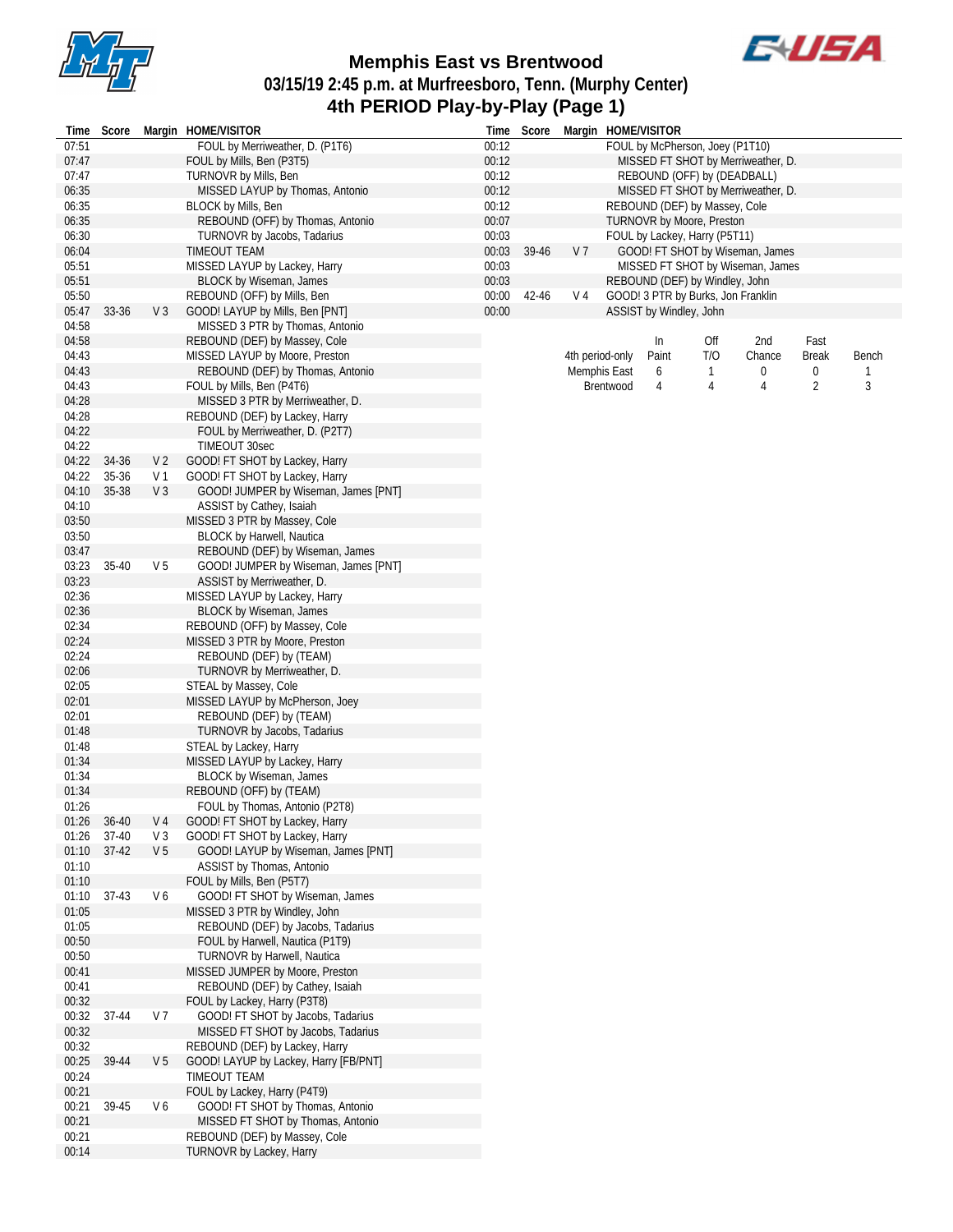

## **Official Basketball Box Score -- 1st Period-Only Memphis East vs Brentwood 03/15/19 2:45 p.m. at Murfreesboro, Tenn. (Murphy Center)**



Deadball Rebounds 0

## **Memphis East 11 • 25-8**

|    |                             | Total   | 3-Ptr   |         |                | Rebounds |          |          |    |   |    |            |                |                |
|----|-----------------------------|---------|---------|---------|----------------|----------|----------|----------|----|---|----|------------|----------------|----------------|
| ## | Player                      | FG-FGA  | FG-FGA  | FT-FTA  | Off            | Def      | Tot      | PF       | ТP | A | TO | <b>Blk</b> | <b>Stl</b>     | Min            |
| 01 | Thomas, Antonio             | $0-0$   | $0-0$   | $2-2$   |                |          |          | $\Omega$ | 2  |   |    |            | 0              | 8              |
| 03 | Harwell, Nautica<br>$\star$ | $1 - 1$ | $1 - 1$ | $0-0$   | $\theta$       |          |          | 0        | 3  |   | 0  |            | $\overline{0}$ | 6              |
| 04 | Cathey, Isaiah<br>$\star$   | $0 - 1$ | $0-0$   | $0-0$   |                |          |          | $\Omega$ | 0  |   |    |            | 0              | 8              |
| 23 | Haywood, Kylan<br>$\star$   | $2 - 4$ | $0-0$   | $0 - 1$ | $\theta$       |          |          |          | 4  |   | 0  | 0          | $\overline{0}$ | $\overline{7}$ |
| 32 | Wiseman, James<br>$\star$   | $1-3$   | $0 - 1$ | $0-0$   | $\Omega$       | 3        |          |          |    |   | O. |            | 0              | 8              |
| 05 | Jacobs, Tadarius            | $0-0$   | $0-0$   | $0-0$   | 0              | 0        |          | 0        | 0  |   | 0  |            | $\overline{0}$ | $\mathbf{1}$   |
| 30 | Jacobs, Terrence            | $0-0$   | $0-0$   | $0-0$   |                | $\Omega$ |          | $\Omega$ | 0  |   | 0  |            | 0              | $0+$           |
|    | Team                        |         |         |         | $\Omega$       | $\Omega$ | $\Omega$ |          |    |   |    |            |                |                |
|    | Totals                      | $4-9$   | $1-2$   | $2 - 3$ | $\overline{0}$ | 8        | 8        |          |    |   |    |            | 0 <sub>1</sub> |                |
|    |                             |         |         |         |                |          |          |          |    |   |    |            |                |                |

FG %: 4-9 44.4%<br>RFG %: 1-2 50.0% 3FG %: 1-2 FT %: 2-3 66.7%

**Brentwood 5 • 27-9**

|    |                                                                                    |         | Total    | 3-Ptr   |        |                  | Rebounds       |          |                  |                |          |              |                  |                  |                                  |
|----|------------------------------------------------------------------------------------|---------|----------|---------|--------|------------------|----------------|----------|------------------|----------------|----------|--------------|------------------|------------------|----------------------------------|
| ## | Player                                                                             |         | FG-FGA   | FG-FGA  | FT-FTA | Off              | Def            | Tot      | PF               | TP             | A        | TO           | Blk              | Stl              | Min                              |
| 10 | Windley, John                                                                      | $\star$ | $0 - 1$  | $0 - 1$ | $0-0$  | $\overline{0}$   | $\overline{2}$ |          |                  | $\overline{0}$ |          | 0            | $\Omega$         | $\boldsymbol{0}$ | 8                                |
| 12 | Moore, Preston                                                                     | $\star$ | $1 - 1$  | $0-0$   | $0-0$  | $\boldsymbol{0}$ | $\theta$       | 0        | $\overline{0}$   | 2              | 0        | $\mathbf 0$  | $\boldsymbol{0}$ | $\mathbf 0$      | 6                                |
| 22 | Lackey, Harry                                                                      | $\star$ | $1 - 4$  | $0 - 1$ | $1-2$  | $\mathbf 0$      | $\overline{2}$ | 2        | $\mathbf 0$      | 3              | $\Omega$ | $\mathbf{0}$ | $\Omega$         |                  |                                  |
| 24 | Massey, Cole                                                                       | $\star$ | $0 - 2$  | $0 - 2$ | $0-0$  | $\mathbf 0$      |                |          |                  | $\overline{0}$ | $\Omega$ | $\mathbf 0$  | $\overline{0}$   | $\boldsymbol{0}$ | 7                                |
| 34 | Mills, Ben                                                                         | $\star$ | $0 - 1$  | $0-0$   | $0-0$  |                  |                | 2        |                  | $\overline{0}$ | $\Omega$ |              | $\Omega$         | 0                | 6                                |
| 14 | McPherson, Joey                                                                    |         | $0-0$    | $0-0$   | $0-0$  | $\overline{0}$   | $\theta$       | 0        | $\boldsymbol{0}$ | 0              | $\Omega$ | $\mathbf 0$  | $\overline{0}$   | 0                | $\overline{2}$                   |
| 20 | Burks, Jon Franklin                                                                |         | $0 - 1$  | $0-0$   | $0-0$  | $\overline{0}$   | $\overline{0}$ | $\Omega$ | $\mathbf{0}$     | 0              | $\Omega$ | 0            | $\Omega$         | $\mathbf 0$      |                                  |
|    | Team                                                                               |         |          |         |        | 0                | $\mathbf 0$    | 0        |                  |                |          |              |                  |                  |                                  |
|    | <b>Totals</b>                                                                      |         | $2 - 10$ | $0 - 4$ | $1-2$  |                  | 6              |          | 4                | $5\vert$       | $\Omega$ |              | $\overline{0}$   |                  |                                  |
|    | FG %:<br>20.0%<br>$2 - 10$<br>3FG %:<br>0.0%<br>$0 - 4$<br>FT %:<br>$1-2$<br>50.0% |         |          |         |        |                  |                |          |                  |                |          |              |                  |                  | Deadball<br>Rebounds<br>$\Omega$ |

Officials: Marvin Henson, James Gibson, Randall French Technical fouls: Memphis East-None. Brentwood-None. Attendance:

| $\sim$<br>Score by periods | 1st    | 2 <sub>nd</sub> | 3rd | 4th | Total |                                  | ш     | Off | 2nd    | Fast         |       |
|----------------------------|--------|-----------------|-----|-----|-------|----------------------------------|-------|-----|--------|--------------|-------|
| Memphis East               | $\sim$ | ∽               |     |     |       | Points                           | Paint | T/O | Chance | <b>Break</b> | Bench |
| Brentwood                  | -      |                 |     |     |       | <b>MEMEAST</b><br><b>BRNTWOO</b> |       |     |        |              |       |

Last FG - MEMEAST 1st-01:27, BRNTWOOD 1st-02:56. Largest lead - MEMEAST by 6 1st-00:54, BRNTWOOD by 2 1st-02:56. MEMEAST led for 26:14. BRNTWOOD led for 00:26. Game was tied for -2:-40.

| 00 | O                     | O |  |
|----|-----------------------|---|--|
|    | Score tied - 2 times. |   |  |

Lead changed - 2 times.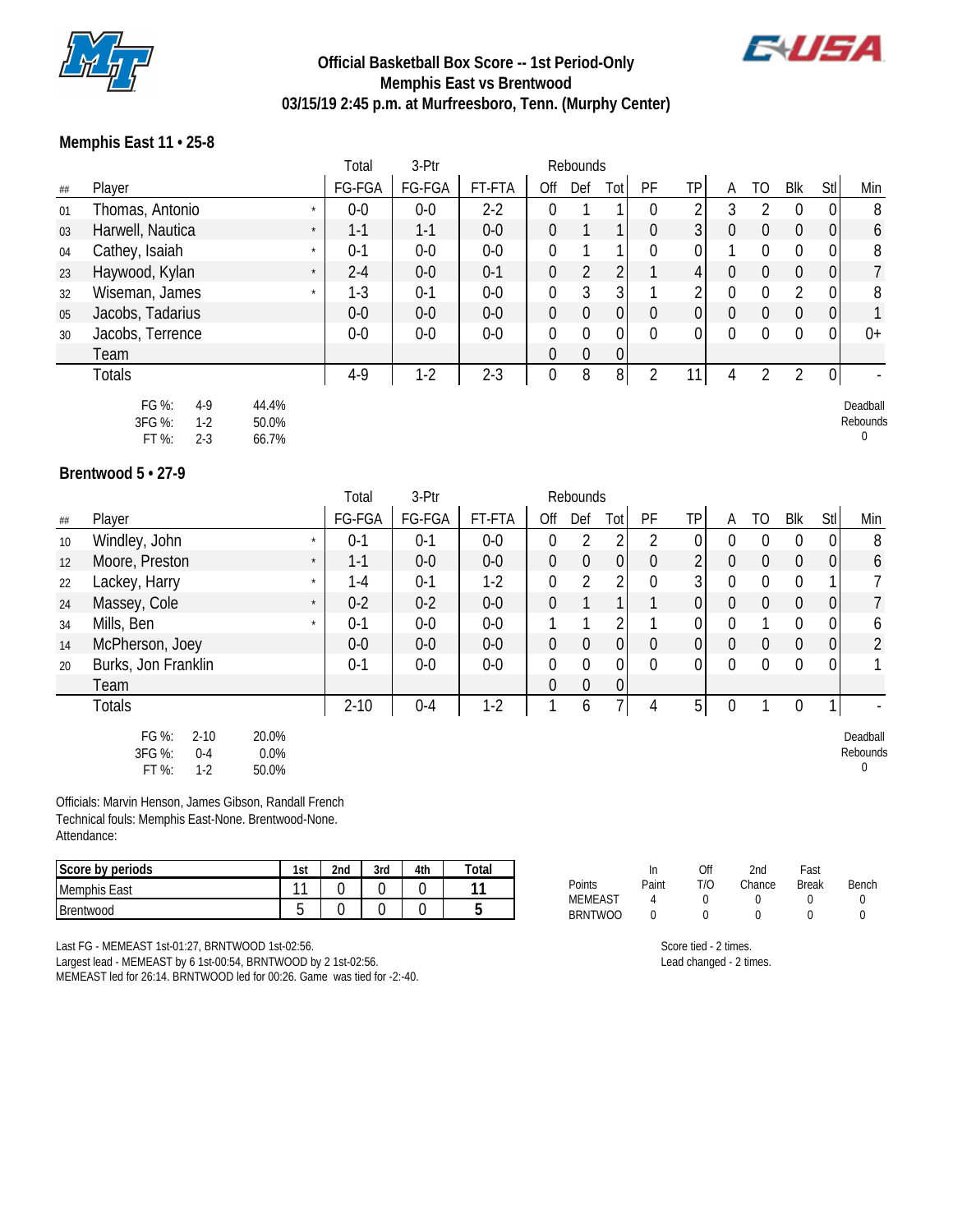

## **Official Basketball Box Score -- 2nd Period-Only Memphis East vs Brentwood 03/15/19 2:45 p.m. at Murfreesboro, Tenn. (Murphy Center)**



## **Memphis East 13 • 25-8**

|         |                                                     |                           | Total   | 3-Ptr   |        |                  | Rebounds       |                |                |                |          |                  |                |             |                      |
|---------|-----------------------------------------------------|---------------------------|---------|---------|--------|------------------|----------------|----------------|----------------|----------------|----------|------------------|----------------|-------------|----------------------|
| $\# \#$ | Player                                              |                           | FG-FGA  | FG-FGA  | FT-FTA | Off              | Def            | Tot            | PF             | <b>TP</b>      | A        | T <sub>O</sub>   | <b>Blk</b>     | Stl         | Min                  |
| 01      | Thomas, Antonio                                     | $\star$                   | $0-0$   | $0-0$   | $3-4$  |                  | $\Omega$       |                | $\Omega$       | 3              |          | 2                | $\Omega$       | 0           | 5                    |
| 03      | Harwell, Nautica                                    | $\star$                   | $0-0$   | $0-0$   | $0-0$  | $\boldsymbol{0}$ | $\mathbf 0$    | 0              | $\theta$       | $\overline{0}$ | $\Omega$ | $\boldsymbol{0}$ | $\overline{0}$ | $\mathbf 0$ | 4                    |
| 04      | Cathey, Isaiah                                      | $\star$                   | $0-0$   | $0-0$   | $0-0$  | $\mathbf 0$      |                |                | $\overline{2}$ | 0              |          |                  | 0              | 0           | 5                    |
| 23      | Haywood, Kylan                                      | $\star$                   | $0-1$   | $0 - 1$ | $0-0$  | $\boldsymbol{0}$ | $\mathbf 0$    | 0              | $\overline{0}$ | $\overline{0}$ | $\Omega$ | $\boldsymbol{0}$ | $\overline{0}$ | $\mathbf 0$ | $\overline{2}$       |
| 32      | Wiseman, James                                      | $\star$                   | $3-5$   | $0 - 1$ | $0-0$  | $\overline{0}$   |                |                | $\overline{0}$ | 6              | $\Omega$ | $\mathbf{0}$     | 2              | $\mathbf 0$ | 8                    |
| $00\,$  | Merriweather, D.                                    |                           | $1 - 1$ | $0-0$   | $0-0$  | $\boldsymbol{0}$ | $\mathbf 0$    | 0              | $\mathbf{0}$   |                |          | $\theta$         | $\overline{0}$ | 0           | 3                    |
| 05      | Jacobs, Tadarius                                    |                           | $1-2$   | $0 - 1$ | $0-0$  |                  | $\overline{2}$ | 3              |                | C.             | $\Omega$ | $\mathbf{0}$     | $\Omega$       | 0           | 8                    |
| 30      | Jacobs, Terrence                                    |                           | $0-0$   | $0-0$   | $0-0$  | $\mathbf 0$      | $\overline{0}$ | $\overline{0}$ | $\theta$       | $\overline{0}$ | $\Omega$ |                  | $\overline{0}$ | 0           | $\overline{2}$       |
|         | Team                                                |                           |         |         |        | 0                | $\overline{0}$ | $\mathbf{0}$   |                |                |          |                  |                |             |                      |
|         | <b>Totals</b>                                       |                           | $5-9$   | $0 - 3$ | $3-4$  | 2                | 4              | 6              | 3              | 13             | 4        | 4                | 2              | $\pmb{0}$   |                      |
|         | FG %:<br>$5-9$<br>3FG %:<br>$0 - 3$<br>FT%<br>$3-4$ | 55.6%<br>$0.0\%$<br>75.0% |         |         |        |                  |                |                |                |                |          |                  |                |             | Deadball<br>Rebounds |

#### **Brentwood 16 • 27-9**

|    |                                                      |                          | Total   | 3-Ptr  |         |                  | Rebounds       |                  |              |                |                |                  |                |                |                                      |
|----|------------------------------------------------------|--------------------------|---------|--------|---------|------------------|----------------|------------------|--------------|----------------|----------------|------------------|----------------|----------------|--------------------------------------|
| ## | Player                                               |                          | FG-FGA  | FG-FGA | FT-FTA  | Off              | Def            | Tot              | PF           | <b>TP</b>      | A              | TO               | Blk            | Stl            | Min                                  |
| 10 | Windley, John                                        |                          | $0-0$   | $0-0$  | $0-0$   | $\mathbf 0$      | $\mathbf{0}$   | 0                |              |                | $\Omega$       | $\overline{0}$   | $\mathbf 0$    | $\overline{0}$ | $0+$                                 |
| 12 | Moore, Preston                                       | $\star$                  | $1 - 4$ | $0-0$  | $3 - 3$ | $\overline{0}$   | $\mathbf 0$    | $\mathbf 0$      |              | 5 <sup>1</sup> | $\overline{0}$ | $\overline{0}$   | $\overline{0}$ | $\overline{0}$ | 8                                    |
| 22 | Lackey, Harry                                        | $\star$                  | $1-2$   | $0-0$  | $2-2$   | $\boldsymbol{0}$ |                |                  |              | 4              |                |                  | $\overline{0}$ | $\overline{0}$ | 6                                    |
| 24 | Massey, Cole                                         | $\star$                  | $1-2$   | $1-2$  | $0-0$   | $\mathbf 0$      |                |                  | $\mathbf 0$  | 3              |                | $\overline{0}$   | $\overline{0}$ | 0              | 7                                    |
| 34 | Mills, Ben                                           | $\star$                  | $1-3$   | $0-0$  | $0-0$   | 1                | $\mathbf 0$    |                  | 0            | C              | $\overline{0}$ | $\boldsymbol{0}$ | $\overline{0}$ |                | 8                                    |
| 14 | McPherson, Joey                                      |                          | $0-0$   | $0-0$  | $0-0$   | $\overline{0}$   | $\mathbf 0$    | $\boldsymbol{0}$ | $\mathbf{0}$ | $\overline{0}$ | $\overline{0}$ |                  | $\overline{0}$ | $\overline{0}$ | 5                                    |
| 20 | Burks, Jon Franklin                                  |                          | $1 - 1$ | $0-0$  | $0-0$   |                  | $\mathbf 0$    |                  | $\mathbf 0$  | C              | $\overline{0}$ | $\mathbf 0$      | $\overline{0}$ | 0              | 4                                    |
|    | Team                                                 |                          |         |        |         | 1                | 0              |                  |              |                |                |                  |                |                |                                      |
|    | <b>Totals</b>                                        |                          | $5-12$  | $1-2$  | $5-5$   | 3                | $\overline{2}$ | 5 <sub>l</sub>   | 3            | 16             | 2              | $\overline{2}$   | $\mathbf 0$    |                |                                      |
|    | FG %:<br>$5-12$<br>3FG %:<br>$1-2$<br>FT %:<br>$5-5$ | 41.7%<br>50.0%<br>100.0% |         |        |         |                  |                |                  |              |                |                |                  |                |                | Deadball<br>Rebounds<br>$\mathbf{0}$ |

Officials: Marvin Henson, James Gibson, Randall French Technical fouls: Memphis East-None. Brentwood-None. Attendance:

| Score by periods    | 1st | 2 <sub>nd</sub> | 3rd | 4th | $\tau$ otal |
|---------------------|-----|-----------------|-----|-----|-------------|
| <b>Memphis East</b> |     | 1 O<br>N        |     |     | ។ ^<br>ر ا  |
| <b>Brentwood</b>    |     | $\sim$<br>U     |     |     | 16          |

|                |       | Off | 2nd    | Fast         |       |
|----------------|-------|-----|--------|--------------|-------|
| Points         | Paint | חוד | Chance | <b>Break</b> | Bench |
| <b>MEMEAST</b> | 10    |     |        |              |       |
| <b>BRNTWOO</b> |       | 8   |        |              | ົ     |
|                |       |     |        |              |       |

Last FG - MEMEAST 2nd-00:00, BRNTWOOD 2nd-01:43. Largest lead - MEMEAST by 6 1st-00:54, BRNTWOOD by 3 2nd-01:43.

MEMEAST led for 14:36. BRNTWOOD led for 01:02. Game was tied for 00:22.

| Score tied - 2 times.   |  |
|-------------------------|--|
| Lead changed - 2 times. |  |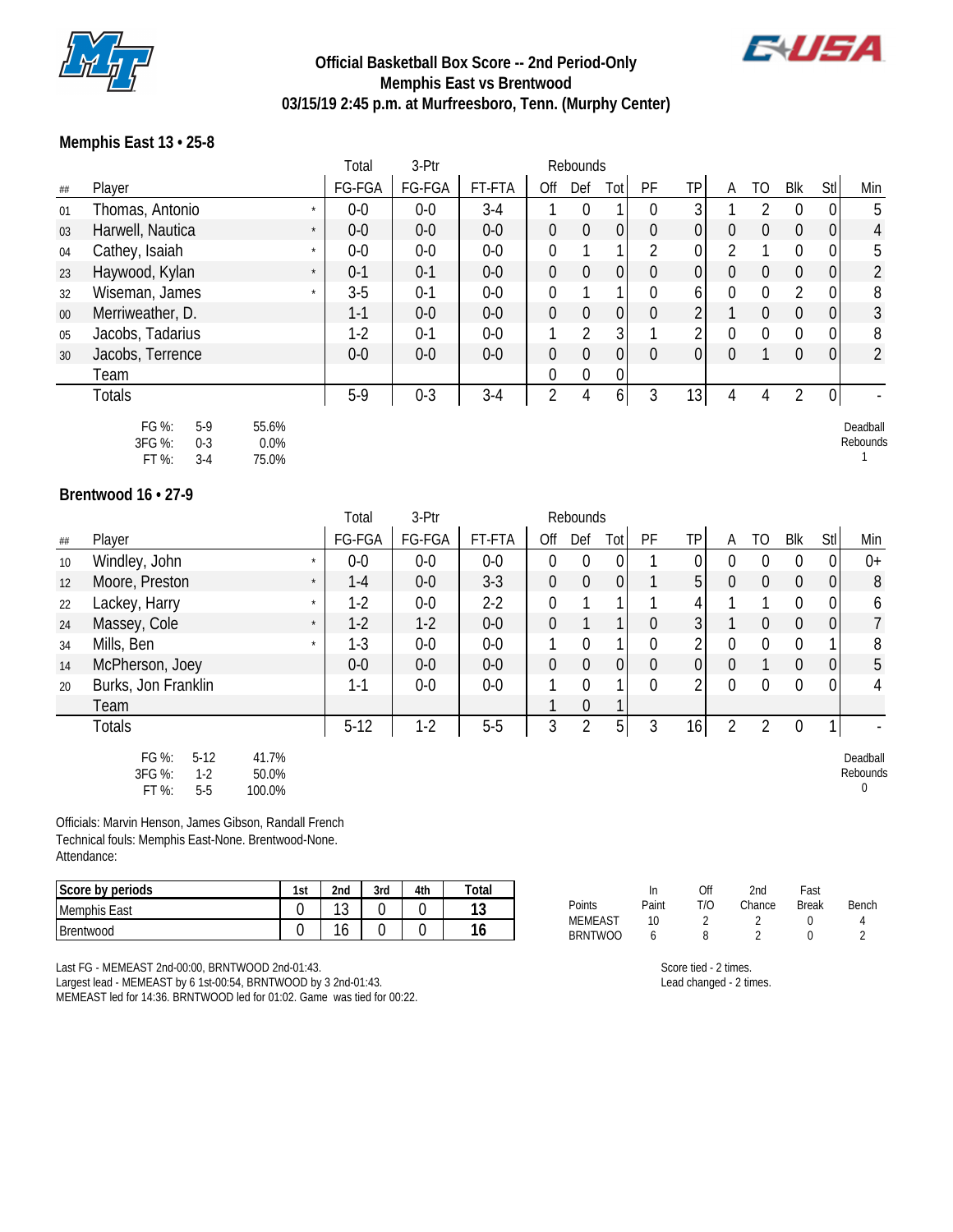

## **Official Basketball Box Score -- 3rd Period-Only Memphis East vs Brentwood 03/15/19 2:45 p.m. at Murfreesboro, Tenn. (Murphy Center)**



Rebounds 0

## **Memphis East 12 • 25-8**

|    |                             | Total   | 3-Ptr   |         |                | Rebounds       |          |    |                 |   |              |            |                |                |
|----|-----------------------------|---------|---------|---------|----------------|----------------|----------|----|-----------------|---|--------------|------------|----------------|----------------|
| ## | Player                      | FG-FGA  | FG-FGA  | FT-FTA  | Off            | Def            | Tot      | PF | TP              | Α | TO           | <b>Blk</b> | Stl            | Min            |
| 01 | Thomas, Antonio<br>$\star$  | $0 - 1$ | $0-0$   | $0-0$   | $\Omega$       | 0              |          |    | 0               |   |              |            | 0              | 6              |
| 03 | Harwell, Nautica<br>$\star$ | $0-1$   | $0 - 1$ | $0-0$   | $\overline{0}$ |                |          | 0  | $\overline{0}$  |   |              | 0          | $\overline{0}$ | 6              |
| 04 | Cathey, Isaiah<br>$\star$   | $0 - 1$ | $0-0$   | $0-0$   |                | $\Omega$       |          | 0  | 0               |   |              |            | 0              | 6              |
| 23 | Haywood, Kylan<br>$\star$   | $0-0$   | $0-0$   | $0-0$   | $\Omega$       |                |          |    | $\overline{0}$  | 0 | 0            | 0          | $\overline{0}$ | 2              |
| 32 | Wiseman, James<br>$\star$   | $3-3$   | $0-0$   | $0 - 1$ |                |                |          |    | 6               |   |              |            | 0              | 8              |
| 00 | Merriweather, D.            | $1 - 4$ | $1 - 3$ | $0-0$   | $\overline{0}$ | $\overline{0}$ | $\Omega$ | 0  | 3               |   | $\mathbf{0}$ | 0          | 2              | $\overline{4}$ |
| 05 | Jacobs, Tadarius            | 1-1     | $0-0$   | 1-1     | $\Omega$       | 2              | ኅ        | 2  | 3 <sup>1</sup>  |   | 0            | 0          | 0              | 5              |
|    | Team                        |         |         |         | $\theta$       | 0              | 0        |    |                 |   |              |            |                |                |
|    | <b>Totals</b>               | $5-11$  | $1 - 4$ | $1 - 2$ | 2              | 5              |          | 5  | 12 <sub>1</sub> | 4 | 4            |            | 2              |                |
|    | FG %:<br>45.5%<br>$5 - 11$  |         |         |         |                |                |          |    |                 |   |              |            |                | Deadball       |

| FG %:   | 5-11    | 45.5% |
|---------|---------|-------|
| 3FG %:  | $1 - 4$ | 25.0% |
| $FT \%$ | 1-2     | 50.0% |

**Brentwood 10 • 27-9**

|    |                                                            |                          | Total    | 3-Ptr   |        |                  | Rebounds       |                |          |                 |          |                |                  |                |                           |
|----|------------------------------------------------------------|--------------------------|----------|---------|--------|------------------|----------------|----------------|----------|-----------------|----------|----------------|------------------|----------------|---------------------------|
| ## | Player                                                     |                          | FG-FGA   | FG-FGA  | FT-FTA | Off              | Def            | Tot            | PF       | <b>TP</b>       | A        | TO             | Blk              | Stl            | Min                       |
| 10 | Windley, John                                              | $\star$                  | $0-0$    | $0-0$   | $0-0$  |                  | $\theta$       |                |          | 01              | 0        | $\Omega$       | $\Omega$         | 0              | 3                         |
| 12 | Moore, Preston                                             | $\star$                  | $1-2$    | $0-0$   | $0-0$  | $\boldsymbol{0}$ | $\theta$       | 0              | $\theta$ |                 |          | $\overline{0}$ | $\theta$         |                | 8                         |
| 22 | Lackey, Harry                                              | $\star$                  | $0 - 3$  | $0-0$   | $0-0$  | $\boldsymbol{0}$ |                |                |          | 0               |          | 3              | $\Omega$         | 2              | 8                         |
| 24 | Massey, Cole                                               | $\star$                  | $2 - 3$  | $2 - 3$ | $0-0$  | $\mathbf 0$      | $\mathfrak{Z}$ | 3 <sup>1</sup> |          | 6               | $\Omega$ | $\mathbf 0$    | $\overline{0}$   | 0              | 8                         |
| 34 | Mills, Ben                                                 | $\star$                  | $0 - 3$  | $0-0$   | $2-2$  |                  |                | റ              |          | 2               | $\Omega$ | $\overline{0}$ | $\mathbf{0}$     | 0              | 8                         |
| 14 | McPherson, Joey                                            |                          | $0-0$    | $0-0$   | $0-0$  | $\mathbf 0$      | $\overline{0}$ | $\overline{0}$ | $\theta$ | $\overline{0}$  | $\Omega$ |                | $\overline{0}$   | $\mathbf 0$    | 4                         |
|    | Team                                                       |                          |          |         |        |                  | 0              |                |          |                 |          |                |                  |                |                           |
|    | <b>Totals</b>                                              |                          | $3 - 11$ | $2 - 3$ | $2-2$  | 3                | 5              | 8 <sup>1</sup> | 4        | 10 <sup>1</sup> | 2        | 4              | $\boldsymbol{0}$ | $\overline{3}$ |                           |
|    | FG %:<br>$3 - 11$<br>3FG %:<br>$2 - 3$<br>FT %:<br>$2 - 2$ | 27.3%<br>66.7%<br>100.0% |          |         |        |                  |                |                |          |                 |          |                |                  |                | Deadball<br>Rebounds<br>0 |

Officials: Marvin Henson, James Gibson, Randall French Technical fouls: Memphis East-None. Brentwood-None. Attendance:

| Score by periods | 1st | 2nd | 3rd | 4th | Total         |                                  | ın    | Эff | 2nd    | last         |       |
|------------------|-----|-----|-----|-----|---------------|----------------------------------|-------|-----|--------|--------------|-------|
| Memphis East     |     |     | -   |     | $\sim$<br>. . | Points                           | Paint | T/C | Chance | <b>Break</b> | Bench |
| Brentwood        |     |     | ັ   |     | 10            | <b>MEMEAST</b><br><b>BRNTWOO</b> |       |     |        |              |       |

Last FG - MEMEAST 3rd-00:04, BRNTWOOD 3rd-02:27.

Largest lead - MEMEAST by 6 1st-00:54, BRNTWOOD by 3 2nd-01:43. MEMEAST led for 03:41. BRNTWOOD led for 00:54. Game was tied for 03:25. Score tied - 3 times. Lead changed - 2 times.